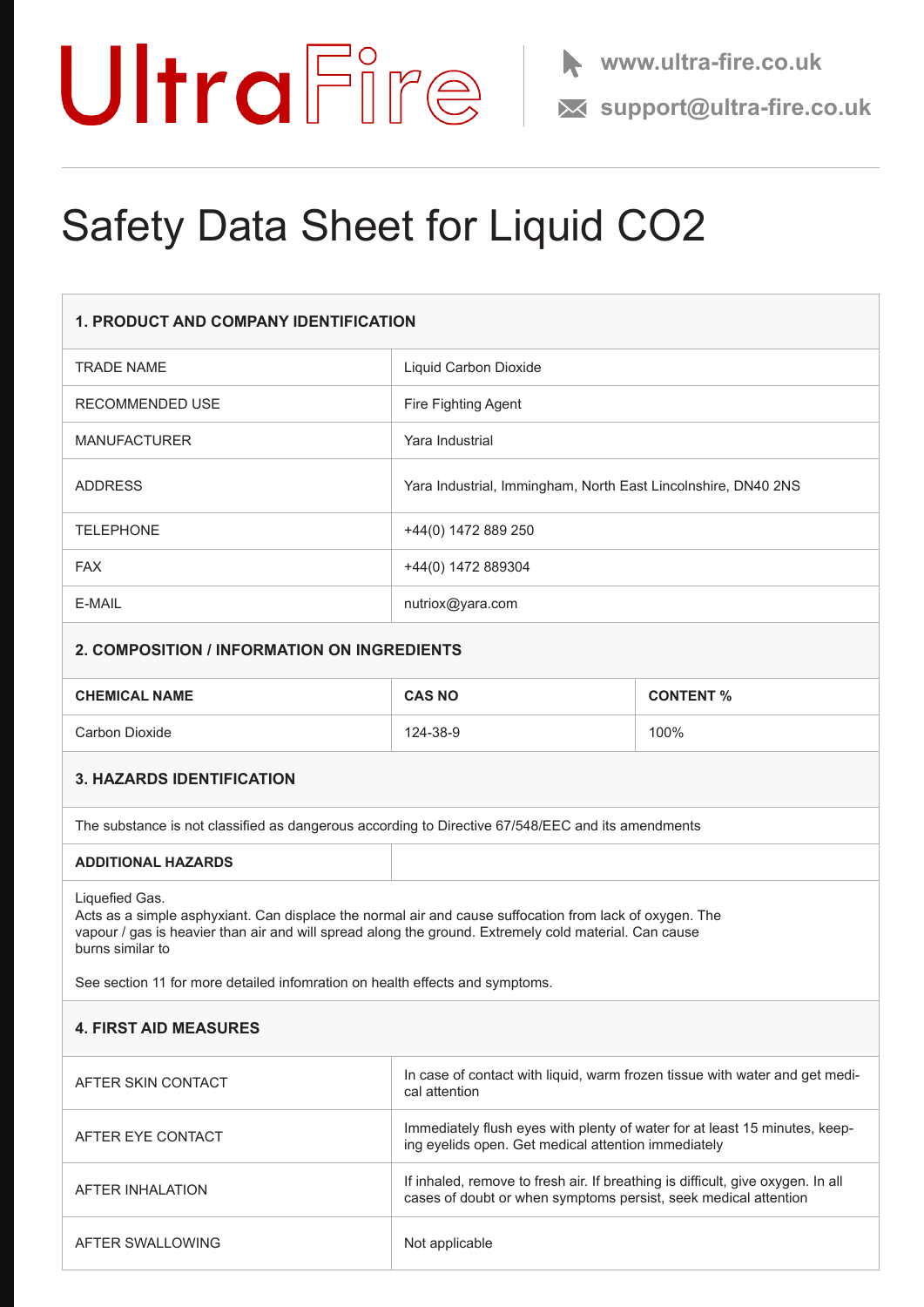| <b>5. FIRE FIGHTING MEASURES</b>            |                                                                                                                                                                                        |
|---------------------------------------------|----------------------------------------------------------------------------------------------------------------------------------------------------------------------------------------|
| EXTINGUISGING MEDIA                         | The product itself has fire-extinguishing properties. Extinguish the fire<br>using a suitable agent for surrounding the fire                                                           |
| SPECIAL EXPOSURE HAZARDS                    | Container explosion may occur under fire conditions or when heated.<br>Fire fighters should wear positive pressure self-contained breathing<br>apparatus (SCUBA) and full turnout gear |
| HAZARDOUS THERMAN<br>DECOMPOSITION PRODUCTS | These products are carbon oxides $(CO, CO2)$                                                                                                                                           |
|                                             |                                                                                                                                                                                        |

# **6. ACCIDENTAL RELEASE MEASURES**

| PERSONAL PRECAUTIONS     | Use suitable protective equipment (section 8). Follow all fire-fighting proce-<br>dures (Section 5)                                                                                                               |
|--------------------------|-------------------------------------------------------------------------------------------------------------------------------------------------------------------------------------------------------------------|
| ENVIRONMENTAL PROTECTION | Stop leak if wouthout risk. Prevent entry to sewers, basements or confined<br>areas. Watch for accumulation in low, confined areas. CO2 can displace<br>the normal air and cause suffocation form lack of oxygen. |

Note: See section 8 for personal protective equipment and section 13 for waste disposal

# **7. HANDLING AND STORAGE**

| HANDI ING                | Avoid contact with eyes, skin and clothing. Acts as a simple asphyxiant.<br>Can displace the normal air and cause drowsiness, dizziness and<br>nausea. See section 11 for more detailed information on heath effects<br>and symptoms                                                                                                                                                 |
|--------------------------|--------------------------------------------------------------------------------------------------------------------------------------------------------------------------------------------------------------------------------------------------------------------------------------------------------------------------------------------------------------------------------------|
| <b>STORAGE</b>           | Storage should be in a defined, ventilated, segregated and approved area<br>designed for the purpose. Provide exhaust ventilation or other engineer-<br>ing controls to keep the airborne concentratioons of vapours below their<br>respective Occupational Exposure Limits (OEL)                                                                                                    |
| <b>SPECIFIC MEASURES</b> | Liquid carbon dioxide (also valid for compressed carbon dioxide)<br>must never be used to rinse tanks, containers or equipment containing<br>flammable liquids/gases, particulates or dust. Risk of explosion in<br>presence of static discharge. If carbon dioxide gas is used to rinse<br>equipment, tanks or containers, take precautionary measures against<br>static discharges |

#### **8. EXPOSURE CONTROL AND PERSONAL PROTECTION**

| <b>INGREDIENT NAME</b>        | <b>OCCUPATIONAL EXPOSURE LIMITS</b>                                                                                                                                                                                                                                                                                           |  |
|-------------------------------|-------------------------------------------------------------------------------------------------------------------------------------------------------------------------------------------------------------------------------------------------------------------------------------------------------------------------------|--|
| Carbon Dioxide                | EH40-WEL (United Kingdom (UK), 1/2005).<br>STEL: 2740 mg/m <sup>3</sup><br>15 Minutes. Form: All Forms<br>STEL: 15000ppm<br>15 Minutes. Form: All Forms<br>TWA: 9150 mg/m <sup>3</sup><br>8 Hours. Form: All Forms<br>TWA: 5000ppm<br>8 Hours.<br>Form: All Forms                                                             |  |
| <b>EXPOSURE CONTROLS</b>      |                                                                                                                                                                                                                                                                                                                               |  |
| <b>RESPIRATORY PROTECTION</b> | Use a properly fitted, air purifying or air-fed respirator complying with an<br>approved standard if a risk assessment indicates this is necessarry.<br>Respirator selection must be based on known or anticipated exposure<br>levels, the hazards of the product amd the safe working limits of the se-<br>lected respirator |  |
| <b>HAND PROTECTION</b>        | Chemical-resistant, impervious gloves complying with an approved<br>standard should be worn at all times when handling chemical products<br>if a risk assessment indicates this is necessarry                                                                                                                                 |  |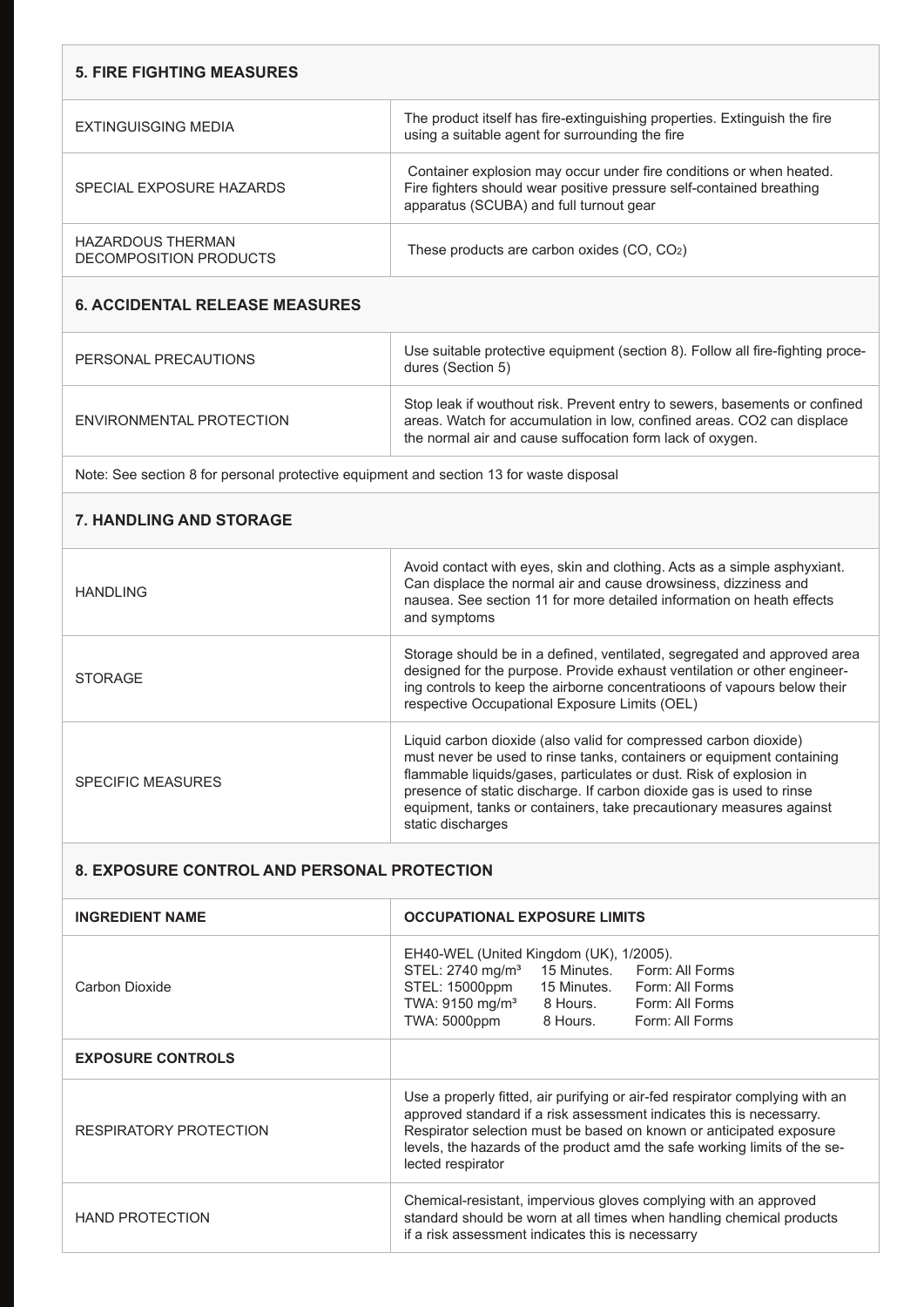### **8. EXPOSURE CONTROL AND PERSONAL PROTECTION CONTINUED**

| EYE PROTECTION  | Use safety eyewear designed to protect against splashing of liquids                                                                                                                                                                                                                                                                                                                                 |
|-----------------|-----------------------------------------------------------------------------------------------------------------------------------------------------------------------------------------------------------------------------------------------------------------------------------------------------------------------------------------------------------------------------------------------------|
| SKIN PROTECTION | Personal protective equipment for the body should be selected based on<br>the task being performed and the risks involved. Wash hands, forearms<br>and face thoroughly after handling chemical products, before eating,<br>drinkng smoking or using the lavatory and at the end of the working period.<br>Ensure that eyewash stations and safety showers are close to the<br>workstation location. |

#### **9. PHYSICAL AND CHEMICAL PROPERTIES**

| PHYSICAL FOAM               | <b>Liquefied Gas</b>                                       |
|-----------------------------|------------------------------------------------------------|
| COLOUR / ODOUR              | Colourless                                                 |
| <b>ODOUR</b>                | <b>Orourless</b>                                           |
| MELTING / FREEZING POINT    | Sublimation temperature: -78.5°C (-109.3°F)                |
| DENSITY g/cm <sup>2</sup>   | 1.03g/cm <sup>3</sup> (-20 $^{\circ}$ C / -4 $^{\circ}$ F) |
| <b>SOLUBILITY</b>           | Very slightly soluble in water                             |
| SOLUBILITY (at 20°C)        | 1.688g/l (in water)                                        |
| <b>VAPOUR DENSITY</b>       | 1.53 (air = 1)                                             |
| <b>CRITICAL TEMPERATURE</b> | 30.9°C (87.6°F)                                            |
|                             |                                                            |

#### **10. STABILITY AND REACTIVITY**

| <b>STABILITY</b>                 | Stable under recommended storage & handling conditions (See section 7) |
|----------------------------------|------------------------------------------------------------------------|
| HAZARDOUS DECOMPOSITION PRODUCTS | These products are carbon oxides (CO, CO2).                            |

#### **11. TOXICOLOGICAL DATA**

| POTENTIAL ACUTE HEALTH EFFECTS | Adverse health effects are considered unlikely, when the product is used<br>according to directions. Over-exposure Signs / Symptoms                                                                                                                              |
|--------------------------------|------------------------------------------------------------------------------------------------------------------------------------------------------------------------------------------------------------------------------------------------------------------|
| <b>TARGET ORGANS</b>           | Causes damage to the following organs: Lungs, cardiovascular system,<br>skin, eyes, central nervous system                                                                                                                                                       |
| OTHER ADVERSE EFFECTS          | Extremely cold material. Can cause busrn similar to frostbite.<br>Additional Information: Acts as a simple asphyxiant: symptoms include<br>headache, dizziness, fatigue, drowsiness and in extreme cases, loss of<br>consciousness. Potential suffocation hazard |

#### **12. ECOLOGICAL DATA**

The product is not expected to harm the environment when used properly according to directions